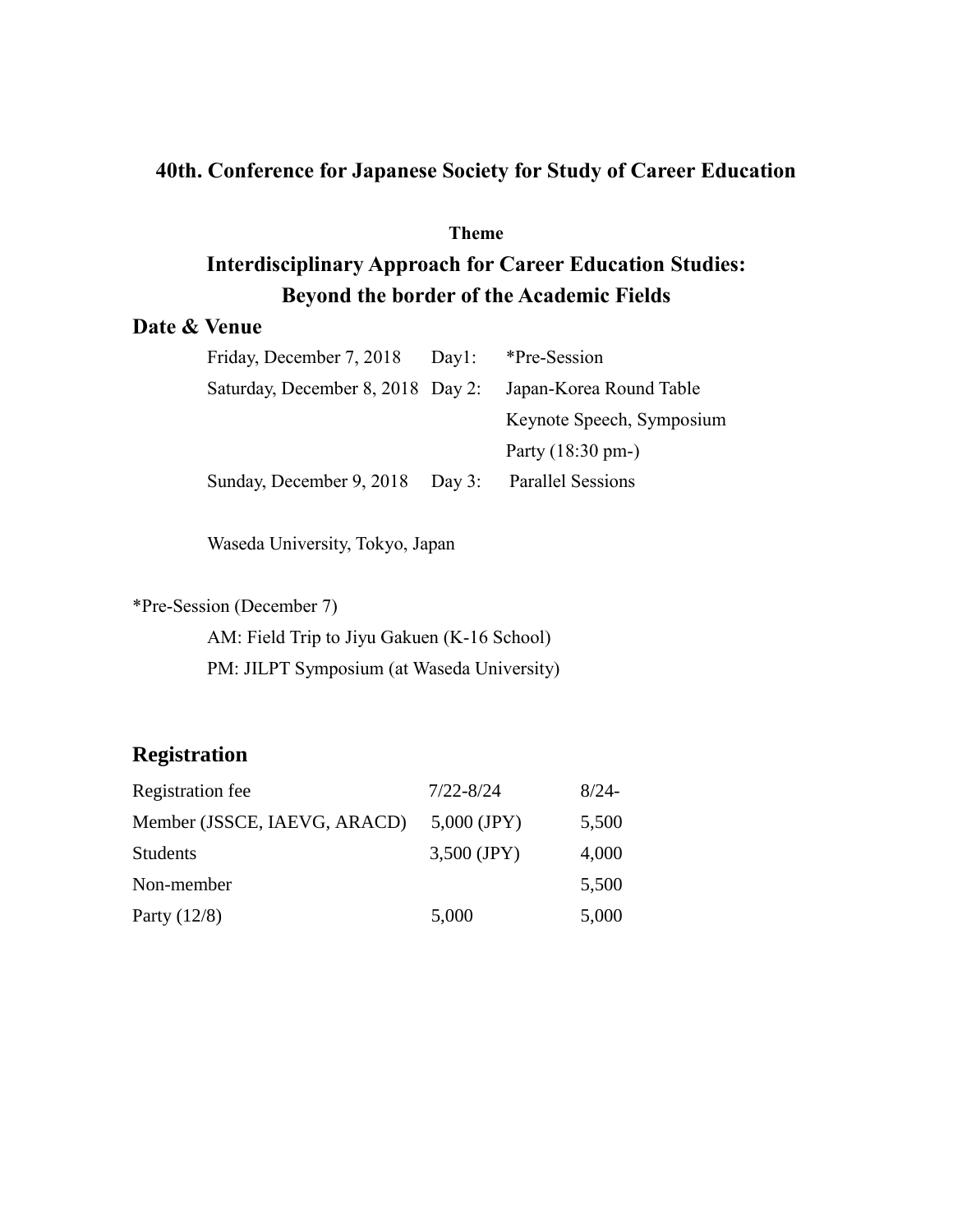## **Call for Sessions**

#### **Presentation**

All delegated who are interested in making presentation at the conference can chose poster session, papers and symposium. Delegates should submit a summary of 60 words in English or 200-250 characters in Japanese and a full text is also required, with a length between 600 and 1,000 words maximum, or 2 pages of A4 size paper including graphs, tables and references.

#### **Papers**

Papers can focus on research, theoretical discussions or innovative practices on the theme of this conference. They will be grouped in parallel sessions, each of which will have a chair in charge of coordinating and moderating the time, as well as the final discussion.

Each presentation will last 12 minutes leaving 8 minutes for questions at the end of the session.

#### **Posters**

Posters present, in a visual way, project outcomes preliminary data, an interesting practice, a program, a collaborative project / network or any idea which can be displayed graphically, related to the theme of the conference.

The posters will be exhibited in the halls for two hours during the conference and will be required to facilitate discussion between the presenter(s) and participants for an hour. Posters must be printed, and handed it to the organizers at the start of the conference.

\*The size of the poster board is 170cm tall and 110 across.